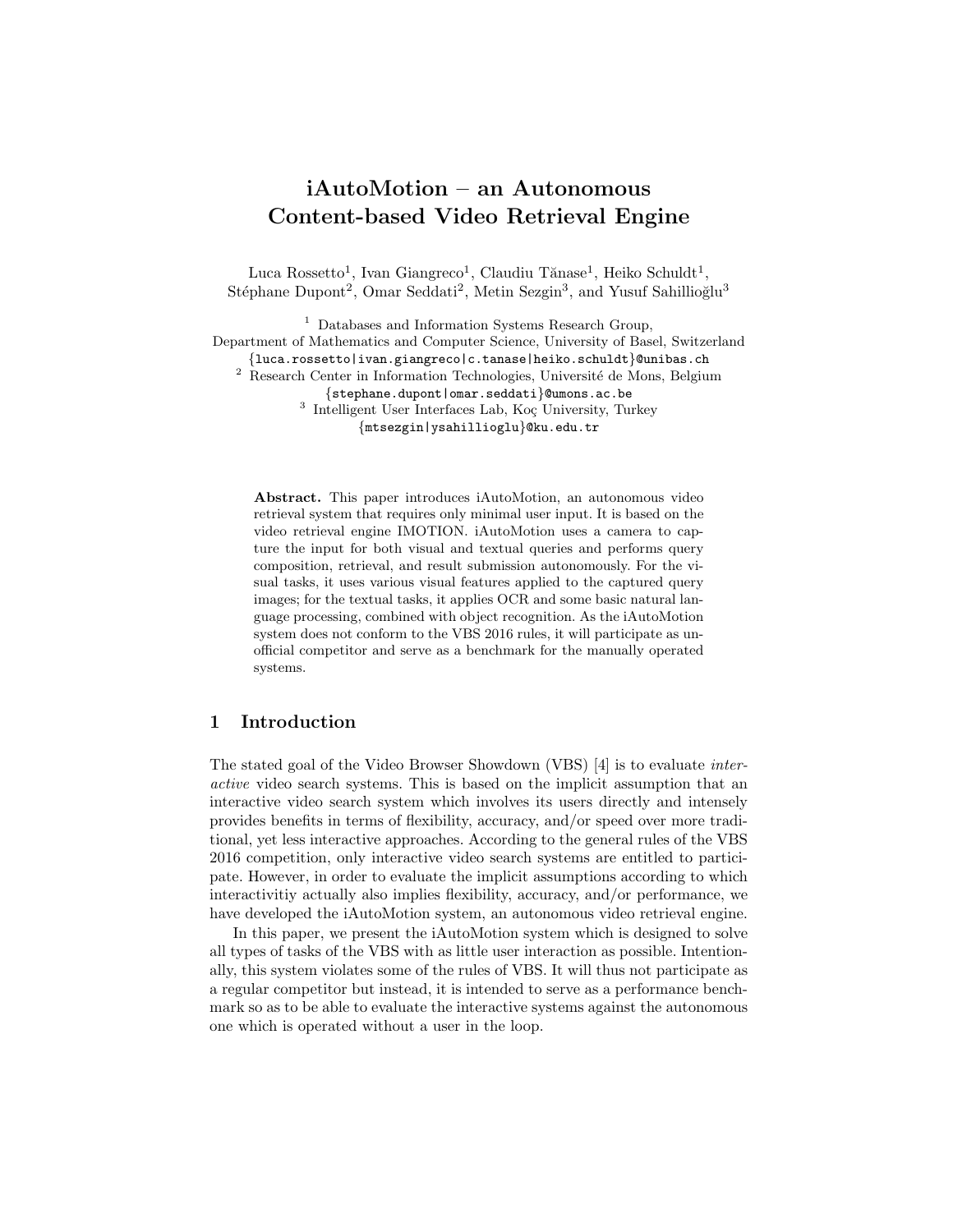

Fig. 1. Architectural Overview of iAutoMotion

The iAutoMotion system uses the same back-end as the iMotion system [3] but acquires all necessary information for query formation with a webcam. We detail the system architecture and in particular the processing pipeline of iAutoMotion in Section 2 and discuss the remaining, rather rudimentary user interaction, mainly for configuration, in Section 3. Section 4 briefly describes the implementation of iAutoMotion and Section 5 concludes.

# 2 System Architecture

This section describes the overall architecture and processing pipeline of iAutoMotion as depicted in Figure 1. The input video which is recorded using a webcam goes through multiple stages of processing which are explained below.

### 2.1 Perspective undistortion and color correction

The first part of the pipeline aims at restoring the image data originating from the webcam to its original form. It therefore has to correct for the perspective distortion created by the distance of the webcam from the center of the screen. The subsequent step in the pipeline changes color properties to compensate for factors such as illumination to optimize saturation and contrast of the acquired images as well as ensuring their accuracy in hue. This part of the pipeline requires a one-time manual calibration when iAutoMotion is set up.

### 2.2 Visual search and text search

The processing pipeline comes in two variants: one is tailored to the visual search task where a sequence that needs to be found is shown. The second variant is optimized for the textual search in which a textual description of the search task is given. In what follows, we describe both alternatives of the query pipeline. The switch from one mode (visual or textual) to the other is again one of the few manual tasks in iAutoMotion.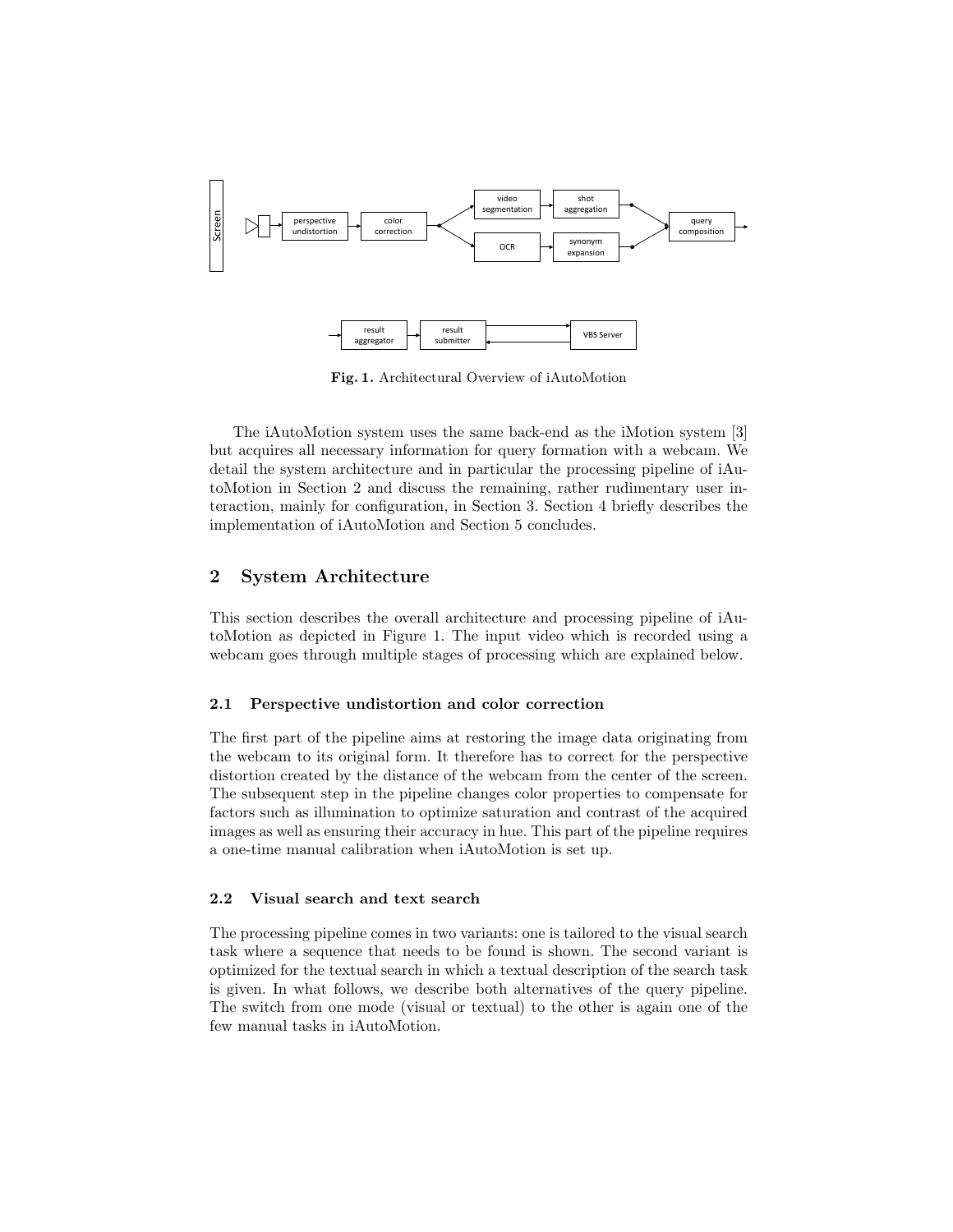Video segmentation and shot aggregation (Visual search): The part of the pipeline that is specialized on the visual tasks of the competition consists of a video segmentation and a shot aggregation module. The task of the video segmentation module is to segment the input video into visually continuous sequences which are then aggregated by the shot aggregator. This process reduces redundant queries by ensuring that only one query is performed for every shot in the input sequence while simultaneously reducing the chances of missing visual information contained in a short shot. The resulting shot aggregates are handed off to the query composition module which then queries the retrieval back-end.

OCR and semantic text expansion (Textual search): To be able to perform queries for the textual tasks of the competition, the query text has to be acquired using optical character recognition. Once the text has been obtained, all nouns are extracted from it. Because the retrieval back-end is only able to recognize a limited number of objects and concepts, synonyms and hypernyms have to be considered as well. The resulting list of detectable objects is passed to the query composition module.

### 2.3 Query composition

The query composition module receives data from either of the two sub-chains and builds one or multiple query objects which are then sent to the retrieval backend. The used retrieval back-end is identical to the one used in the IMOTION system [3].

### 2.4 Result aggregator and submitter

The result aggregator takes all results returned by the retrieval back-end and combines them into a list of sequences which match the original input sequence. Every sequence is processed and a sub-sequence is selected which is guaranteed not to exceed the restrictions in duration imposed on all query sequences. All these results are sorted by score in decreasing order. The result submitter takes the top-n sequences and submits them one after the other to the evaluation server until it either receives feedback that the submitted sequence was indeed the correct one or the number of submitted sequences exceeds the threshold  $n$ . Because of the scoring scheme used by the evaluation server, submitting further sequences in the hope of hitting the correct one becomes quickly pointless. Therefore, for VBS *n* can be set to a value around or below 10.

# 3 User interaction

Even tough the system is designed to solve the posed challenges autonomously, it still requires a minimal amount of user interactions.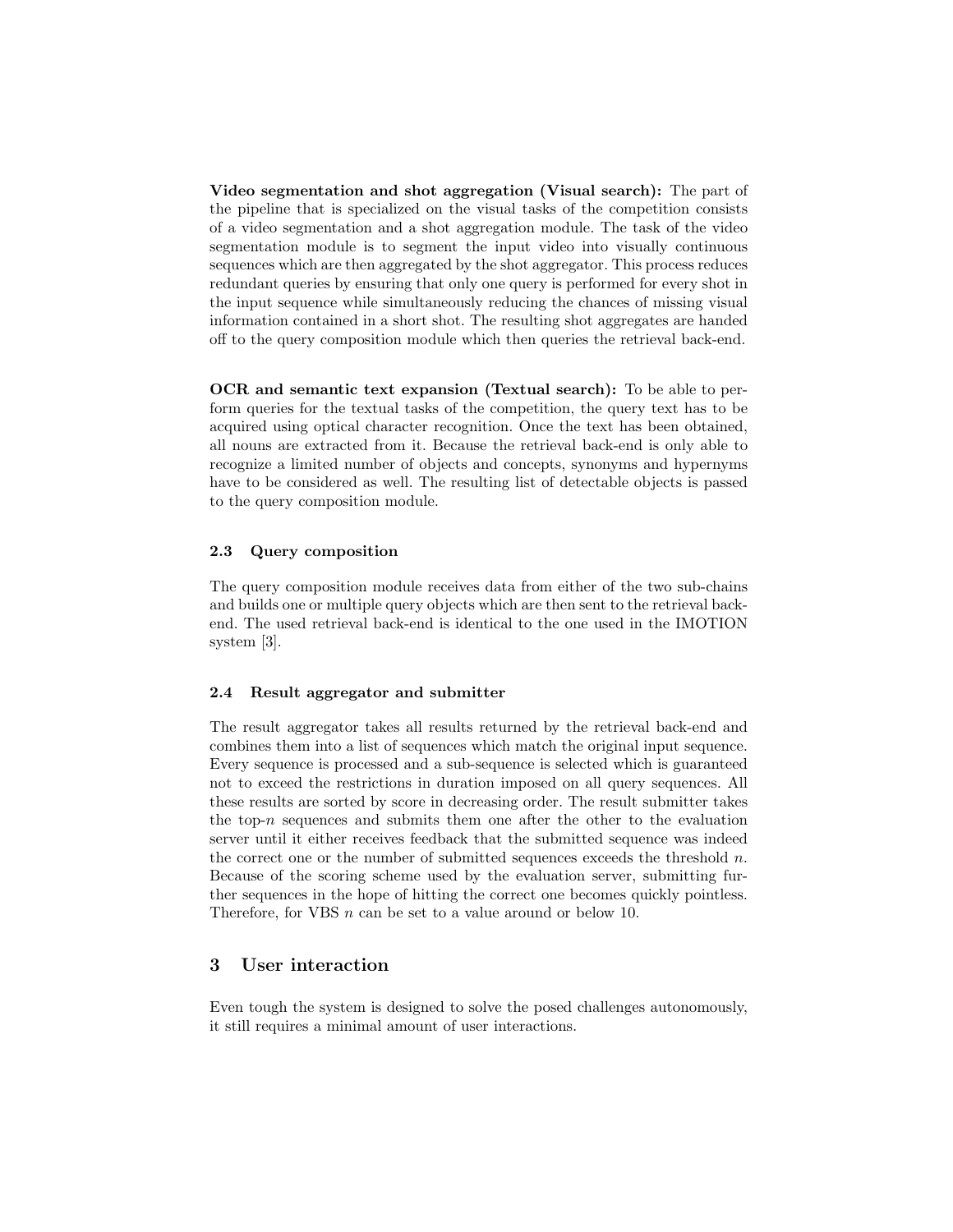### 3.1 Setup and configuration

The main interaction with a human is required during the initial setup. The camera has to be mounted stably and with a clear view on the screen on which the queries of either type are going to be displayed. The bounds of this screen need to be selected to serve as input for the calibration procedure of the perspective undistortion module. Color correction, while not requiring manual input to work, can be configured to improve its results. Finally, the network needs to be set up in order to enable the system to communicate with the competition server for result submission.

### 3.2 Query initialization

During the competition itself, the system needs to know when a query starts and ends, and what type of query – visual or textual – should be processed. This can be signalized using a mouse or a keyboard button which needs to be held for the duration of the query. Depending on which button is pressed, the system will either use the processing sub-pipeline for the visual or the one for the textual task.

# 4 Implementation

The iAutoMotion system is written in Java and uses BoofCV [1] for image processing and  $RiTa<sup>1</sup>$  with WordNet [2] for synonym expansion. It communicates directly with the retrieval back-end bypassing the IMOTION web server. This can be done because the autonomous front-end has no need for static content such as preview images or video files.

# 5 Conclusions

In this paper, we have presented iAutoMotion, a video retrieval system that is fully automated at retrieval time and that just needs some manual configuration at set-up time. It will participate as unofficial competitor to VBS 2016 and serves as a benchmark for the manually operated systems.

# Acknowlegements

This work was partly supported by the Chist-Era project IMOTION with contributions from the Belgian Fonds de la Recherche Scientifique (FNRS, contract no. R.50.02.14.F), the Scientific and Technological Research Council of Turkey (Tübitak, grant no. 113E325), and the Swiss National Science Foundation (SNSF, contract no. 20CH21 151571).

<sup>1</sup> https://rednoise.org/rita/